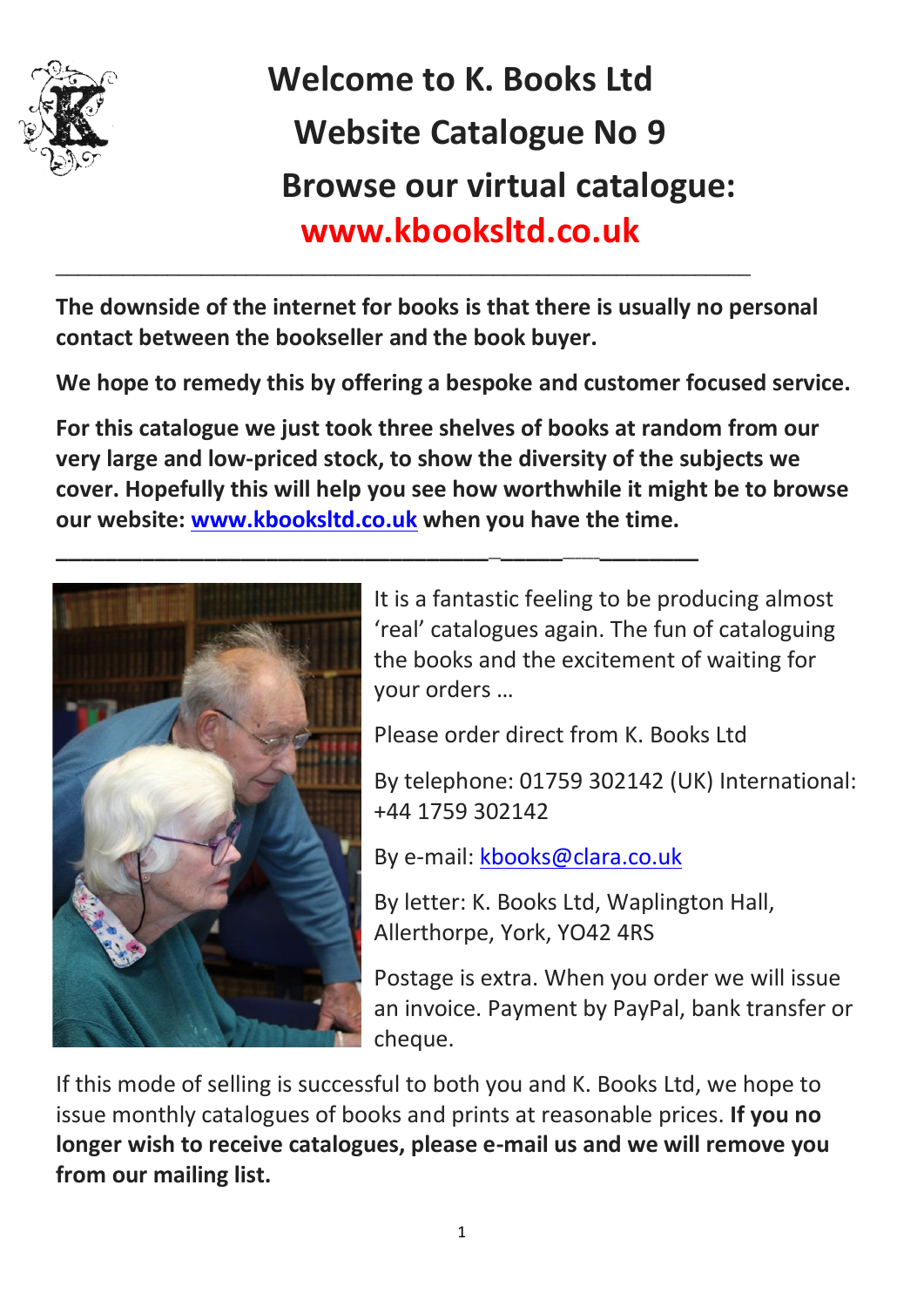1. Plantin edition of Tacitus printed in 1600. Latin text with numerous footnotes, leather binding, splendid condition. \* Bibliographical details on request. £550

3. Arctic Explorations for Children. Printed in 1825 by J. Harris, with map and fine engravings, original boards. £65

house. Fine pictorial binding. £50

- 4. Rudyard Kipling First Edition of 'Traffics & Discoveries'. Forget his rampageous imperialism and enjoy his short stories. £60
- 5. Anthony Powell's 'A Dance to the Music of Time'. 4 volumes, Folio Edition, boxed, mint condition, 2006. £225
- **MUSIC** 6. The Bargain Book: The Art of Collecting whether it be books, pictures or antiques - **HANDBOOK**
- 7. Cochrane's Pedestrian Journey Through Russia, Siberian Tartary to The Frontiers of China in 1820-3. 2 volumes, 1829. £120



 $n$  and  $\Lambda$ BERIAN TARTARY







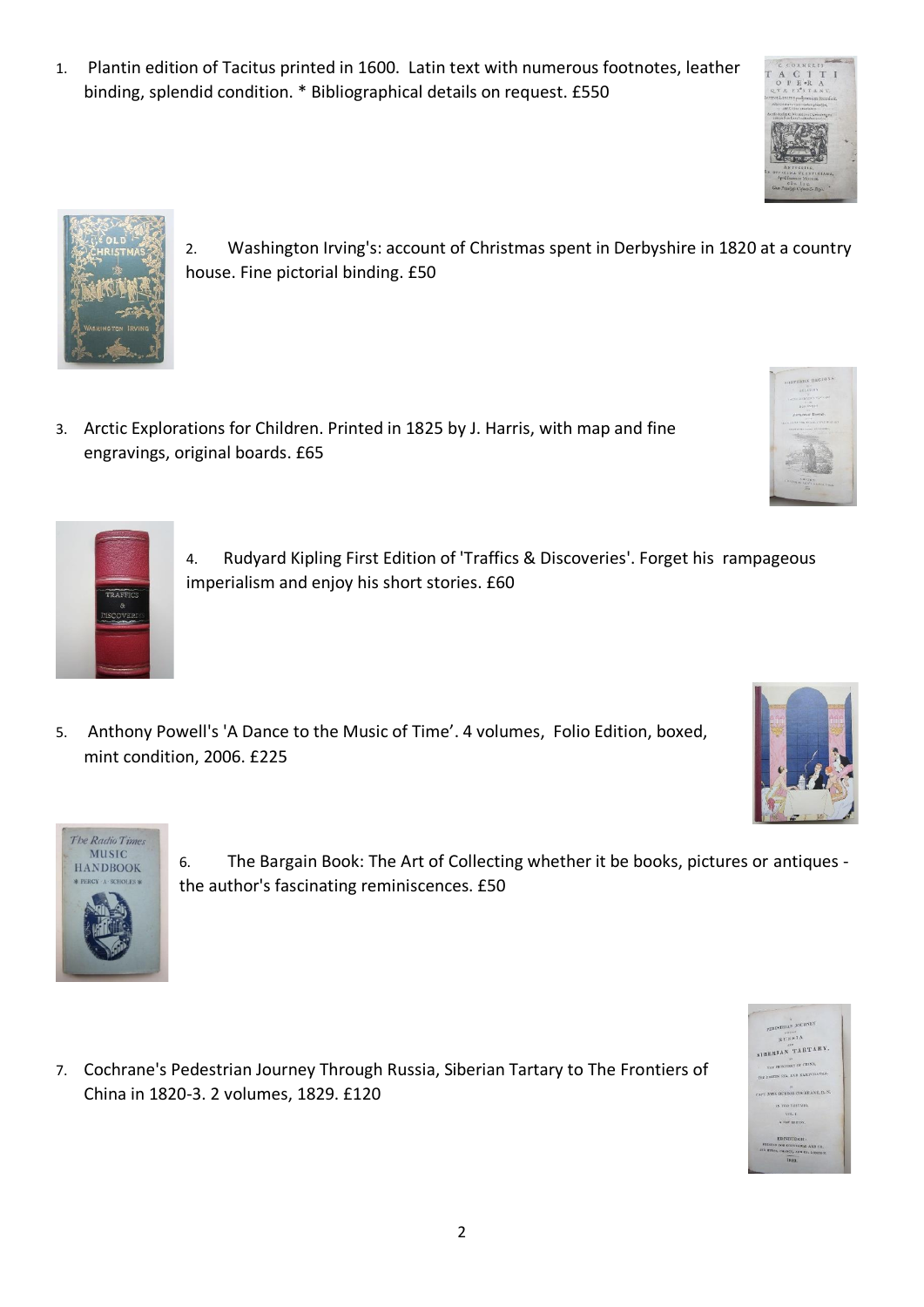

8. T.E.Lawrence's 'The Mint'. A First Edition. Highly subjective account of his life in the ranks of the RAF. £35

9. Kotzebue's 3 volume account of his life as a convict in Siberia in 1800. Title page in volume 1, good facsimile. £60





10. 50 Great British stirring and influential speeches, finely printed, well produced and fascinating reading. £20

11. The Lady's Manual of Homoeopathic Treatment by Dr Ruddick, 1878, good condition, highly regarded in its time but still relevant today. £45





- 12. Henry Kirke White's Poetical Works. The author was a protege of Robert Southey. Victorian decorative binding. £30
- 13. Harold Robbin's 'The Carpet Baggers'. FIRST EDITION, with dust jacket [neatly repaired], v.g. \* original unexpurgated edition. £35





14. SPITFIRE. Auction Catalogue [with full specifications] of a Supermarine TR Mk IX G-ILDA sold in 2009 for £1.78 million. 28 superb detailed coloured illustrations. £25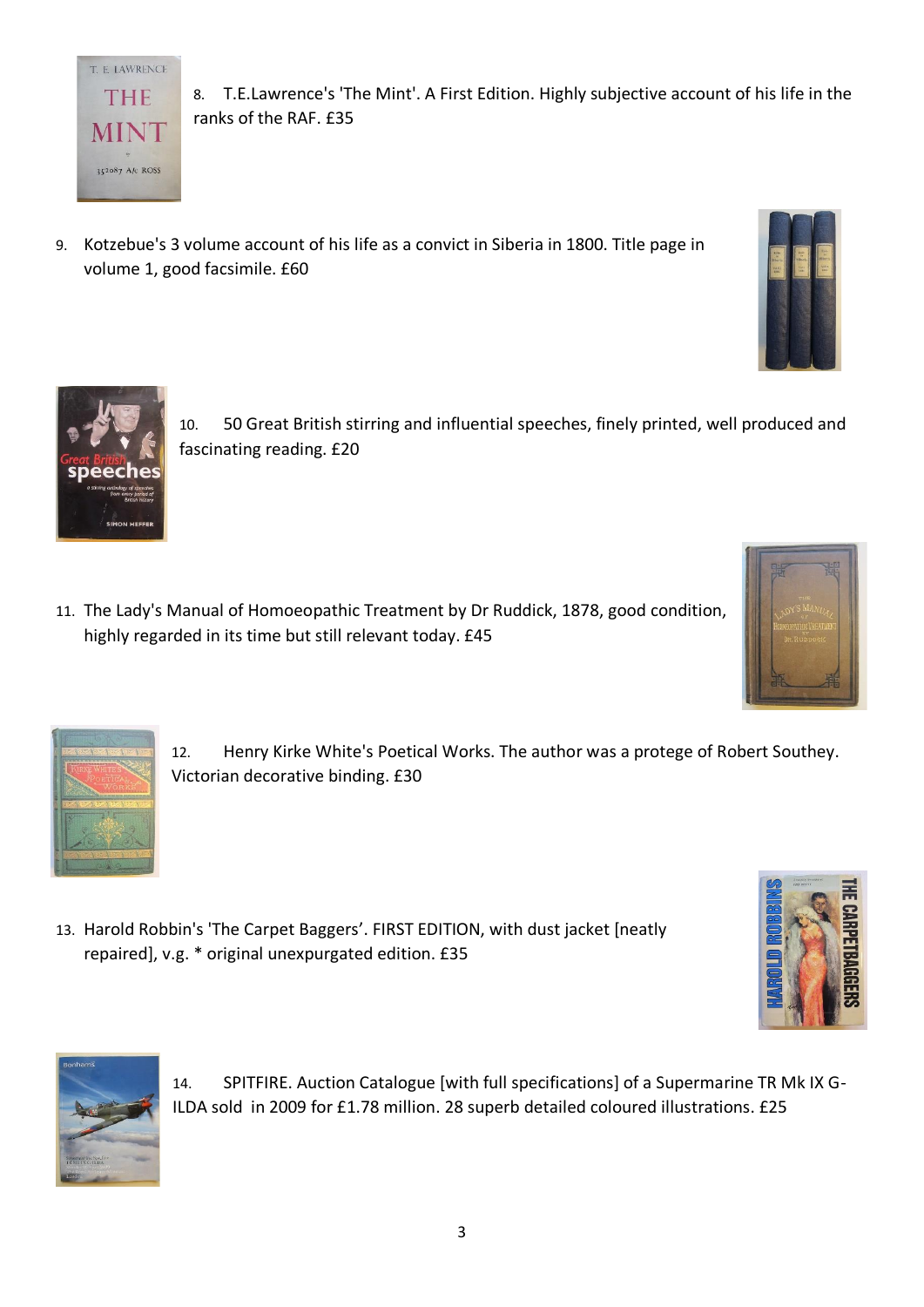4

21. Masterpieces of Japanese Poetry, Ancient and Modern. 2 vols, over 850

pages, superb coloured illustrations, Mint Condition, a fine set. £120

engraved frontispiece, very good. £45

- 18. Two scarce  $17<sup>th</sup>$  century law books bound together in contemporary vellum, printed in 1668, v.g. £190
- 19. Pretty Little Service Book of the Catholic Church. French Text, Portion of clasp

15. STAINED GLASS with 50 colour illustrations relating to the Middle Ages, very good,

- 
- lacking, Printed in Tours in 1863, Unusual. £50





1925. £38



**16.** Valuable history of the Island of St Helena printed in 1808. Full calf, engraved frontispiece, very good. \* still regarded as a definitive edition. £240

20. The Youth's History Of China, printed in 1857, published by Thomas Holmes,







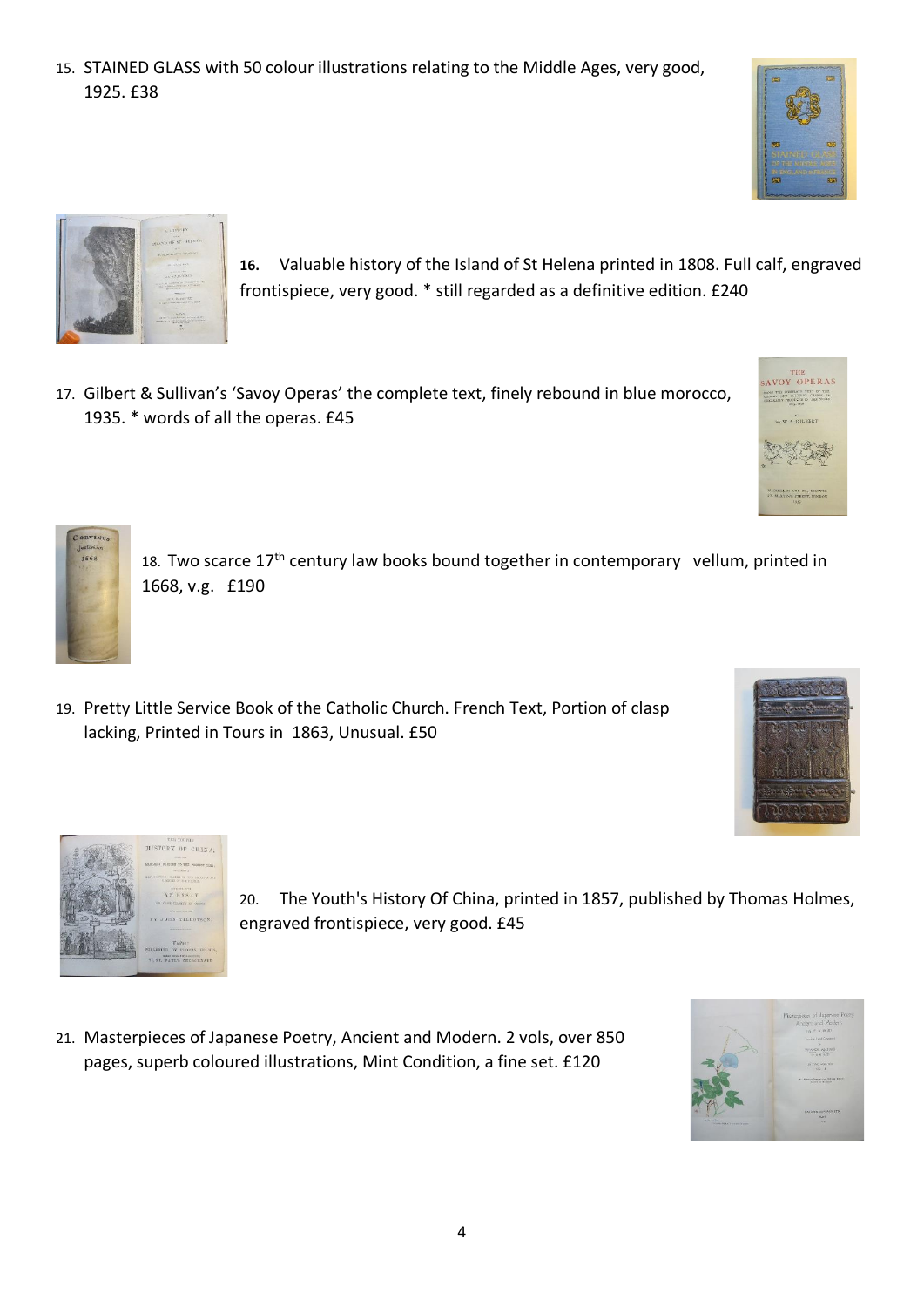

22. Coins of the World, 1750-1850 by William D. Craig. 448 pages, hundreds of illustrations, a priced catalogue, 1971. £45

23. Narrative of Voyage by H.M.S. Fly commanded by Blackwood to Torres Strait, New Guinea, etc. in 1842-46. 2 vols, facsimile reprint, limited edition, circa 1975. £65





24. Polynesian Mythology & Ancient Traditional History of the New Zealanders. Very good condition, 1922. £30

25. Bundling: if you don't know the meaning, look it up in a dictionary. Limited edition, Peter Pauper Press, nicely printed, 1937. £40





26. History of Wood Engraving with numerous illustrations, pictorial boards , very good condition, 1895. £45

27. Beatrix Potter's 'The Tailor of Gloucester'. 85 pages, many coloured illustrations, very good, circa 1933. £35





28. Beatrix Potter's 'The Tale of Tom Kitten'. 77 pages, many coloured illustrations, very good condition, circa 1930. £35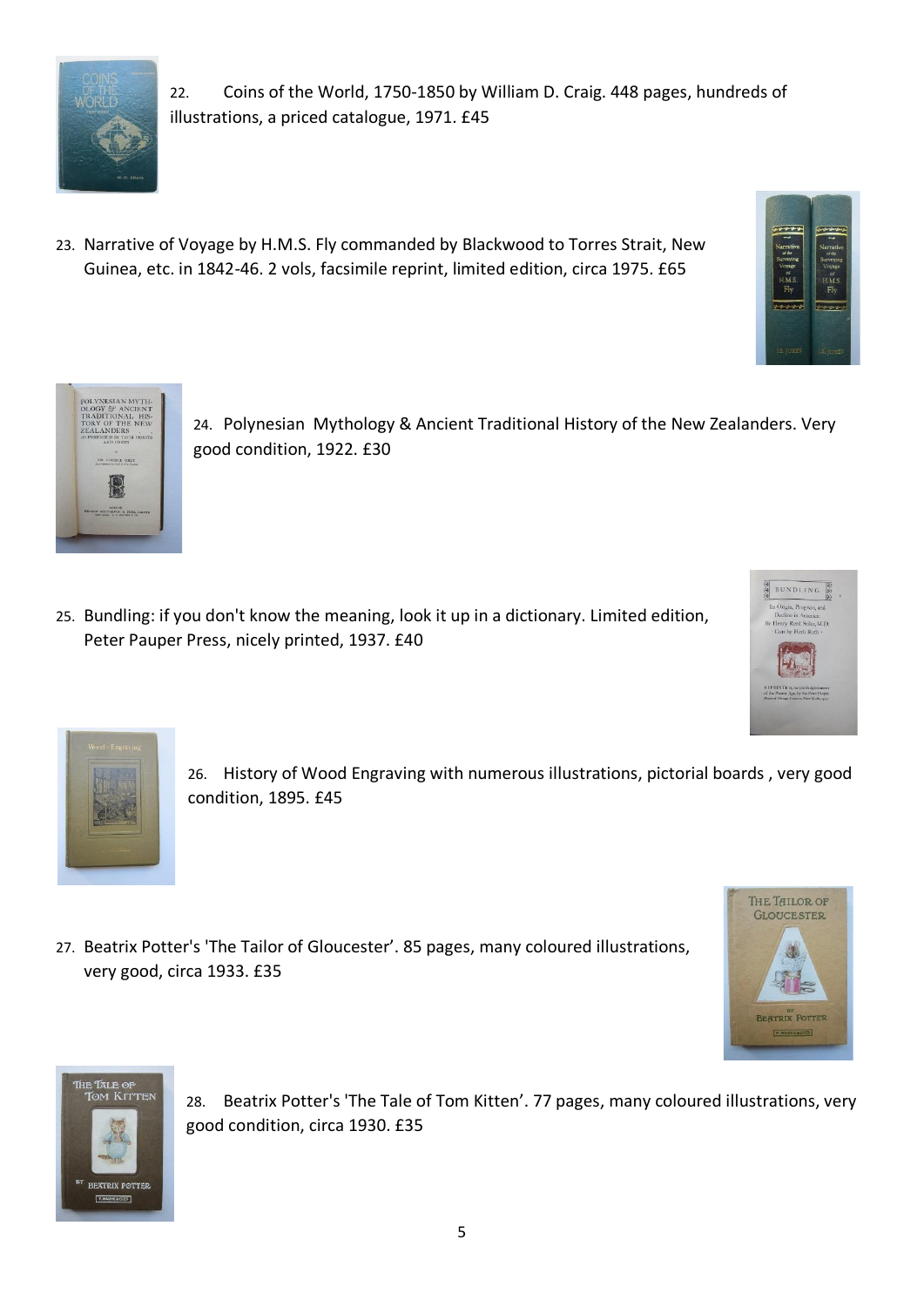- - 33. ALDINE EDITION printed in 1519, splendid condition, fine morocco binding, Aldine crest on the title and last page. £1950
- 
- 

31. Medieval Castles of Scotland, Their origin and relation to the life and administration

32. KUNOPAEDIA or the breaking and training of spaniels and pointers. Printed in 1815. \*with instructions in the Art of Shooting. £150

1897. \* elysian atolls and grass skirts, all for £50

34. RAMBLES in Polynesia in the  $19<sup>th</sup>$  century, pictorial cloth, very good condition,

35. NORTH WALES with 50 fine engravings by Cattermole, new quarter calf, a very clean crisp copy, printed in 1862, very good condition. £150

29. Beatrix Potter's 'The Tale of Mrs Tiggy Winkle'. 81 pages, numerous coloured illustrations, very good, circa 1932. £35

illustrations, very good, ca 1931. £35





The Tale of<br>Two Bad Mice

<sup>by</sup><br>Beatrix Potter F.WARNE&CHEP





THE TALE OF MRS. TIGGY-WINKLE





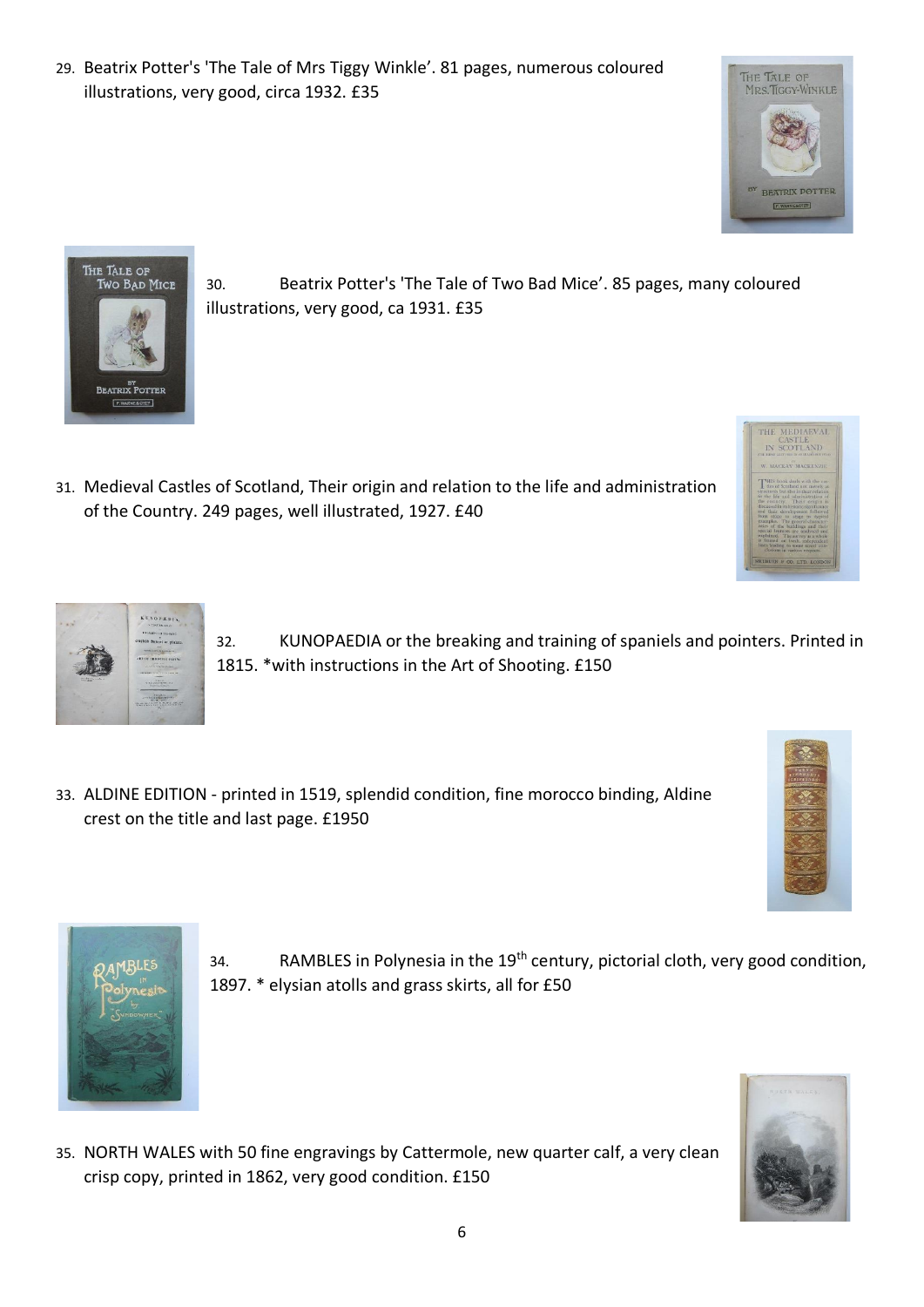

36. SALMON RIVERS of England and Wales. 325 pages, 89 illustrations, folding map, very good condition, half green calf, 1913.\* would make a great Christmas gift. £70

37. MRS DE SALIS. Soups & Dressed Fish À la Mode. 88 pages of fine recipes, 1893. \* highly regarded. £35





38. MRS DE SALIS. Entrées À la Mode. 95 pages of mouth-watering easy recipes for entrees, 1898. \* would make a great gift. £35

39. MRS DE SALIS. Dressed Vegetables À la Mode. 85 pages of unusual recipes. Chef's delight, a gourmet's treat, 1892. £35





40. MRS DE SALIS. Sweets & Supper Dishes À la Mode. Simple, delicious & easy recipes. 80 pages, 1892. \* highly recommended. £35

41. AUDEN FIRST EDITION 1838 - On the Frontier, dust jacket slightly frayed, [and by Isherwood], nice copy, 1938. £45

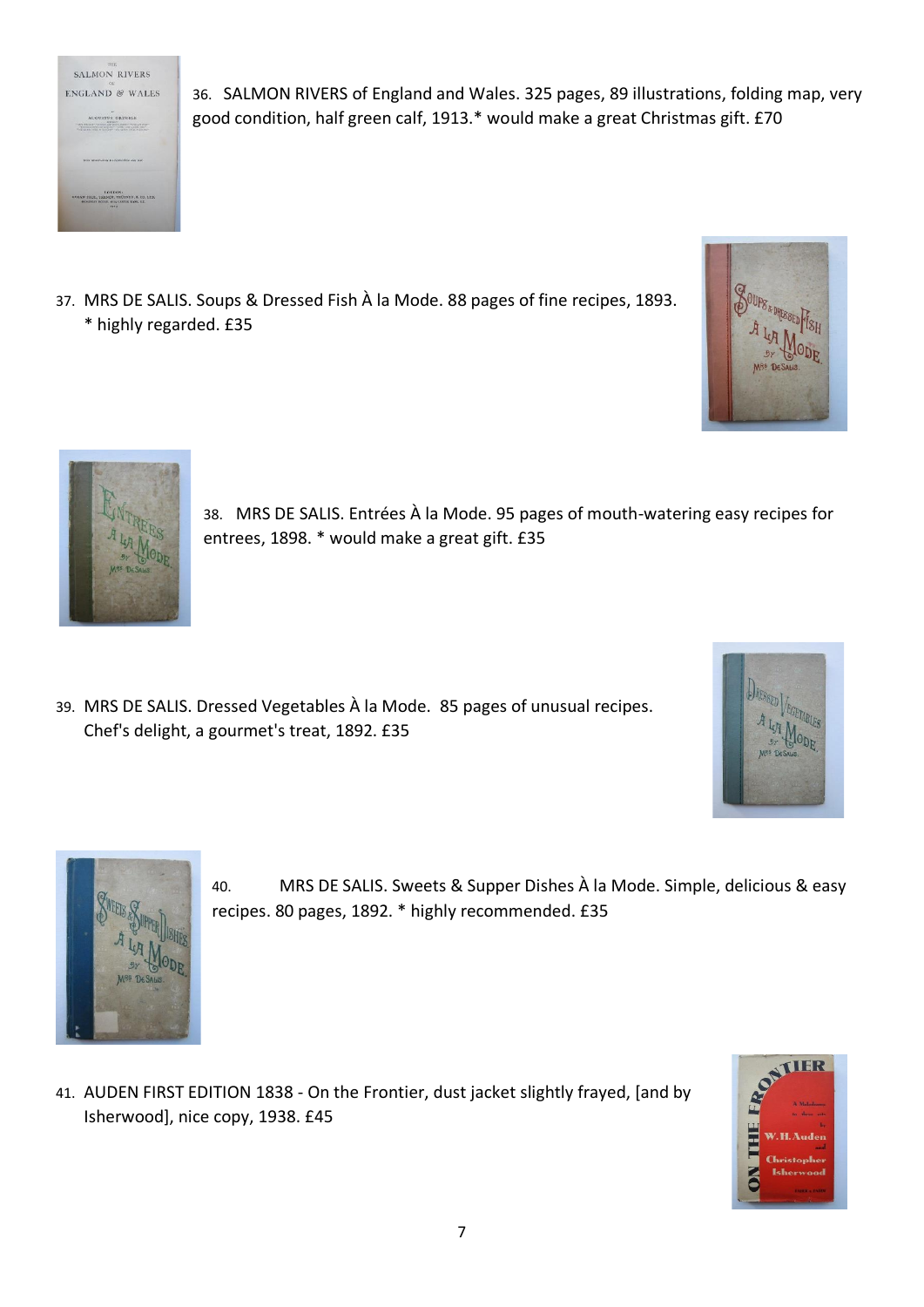

42. CORNWALL - Its Coast and Moorland. 367 pages, over 100 fine illustrations, very good condition, detailed and informative, 1912. £35

43. CHOICE DROLLERY - SONGS & Sonnets. No 375 of limited edition of 400 copies, printed only for subscription, printed Boston [Lincs]1876 . 426 Pages, v.g. \*Scarce £95





44. MORRIS'S. History of British Butterflies, 72 fine coloured plates, gilt embossed cloth, 1890. \* Plates by Benjamin Fawcett of Driffield. V.G. £120

45. POETARIUM SCENICORUM GRAECORUM. Aeschyli, Sophoclis, Euripides, et Aristophanes … ex recognitione Guil. Dindorfil. 1881. V.G. \* splendid printing in Greek. £65





46. GEORGE SAND. Francis the Waif. Limited Edition, illustrations by Eugene Burnard, bound in half vellum, 304 pages, splendid condition, 1889. \* English Text. £48

47. PALGRAVE : Une Année de Voyage dans L'Arabie Centrale [1862-1863]. 2 vols, Ist French Edition, 1866. \* a few pages slightly foxed o/w VERY GOOD. £200